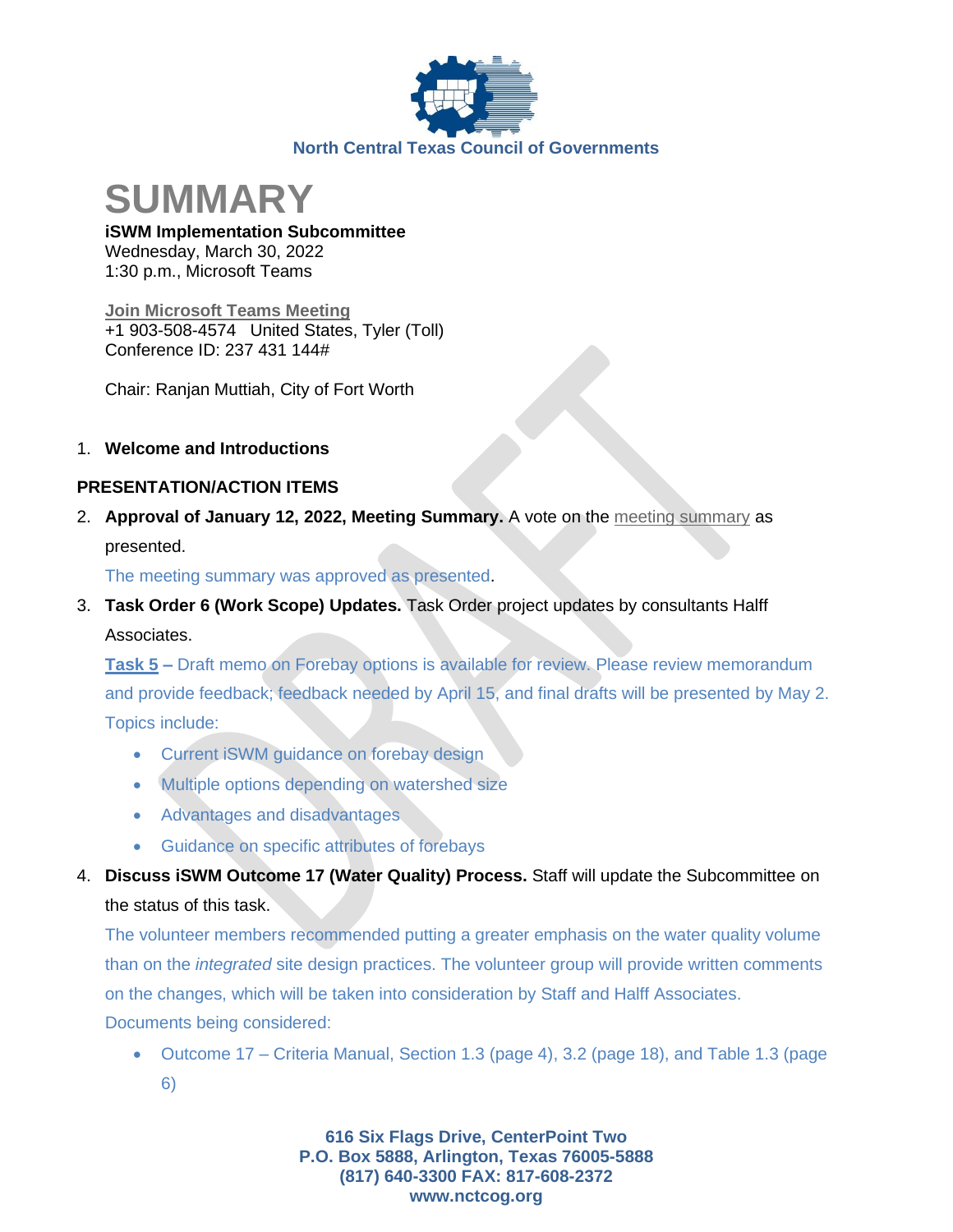

- iSWM Implementation Tiered Measurement Form
- Certified iSWM community's Implementation of Outcome 17

# **INFORMATION ITEMS**

5. **Regional Public Works Program Update.** NCTCOG staff will provide an update on the FY22 Regional Public Works Program.

**Sustainble Public Rights-of-Way Subcommittee** (SPROW), Date TBD

• Discussing green infrastructure and low impact development

**Standard Drawings Subcommittee**, April 11, 2022, 10 am Virtual Meeting

• Reviewing Division 4000 Water Distribution and 5000 Wastewater Collection

**Public Works Council** (PWC), May 19, 2022, 9:30 am Virtual Meeting

• Cost share invoices were mailed to all cities in the NCTCOG region

# **Upcoming Trainings and Events:**

- Planning for Public Works Roundup, New Inspector Training, and Construction Contracts Administration Workshop is underway
- [Public Works Training Calendar](https://www.nctcog.org/envir/public-works/training-calendar)

For more information on the Public Works Program please contact Olivia Kale at [okale@nctcog.org](mailto:okale@nctcog.org) or (817) 695-9213

6. **Total Maximum Daily Load Program Update.** NCTCOG staff will provide an update on the FY22 Total Maximum Daily Load Program.

## **New Available Resources:**

- "Septic System Maintenance for Homeowners" educational explainer video, available online.
- Industrial Facilities and TMDLs: What You Need to Know" FAQ document, available online.

**616 Six Flags Drive, CenterPoint Two P.O. Box 5888, Arlington, Texas 76005-5888 (817) 640-3300 FAX: 817-608-2372 www.nctcog.org**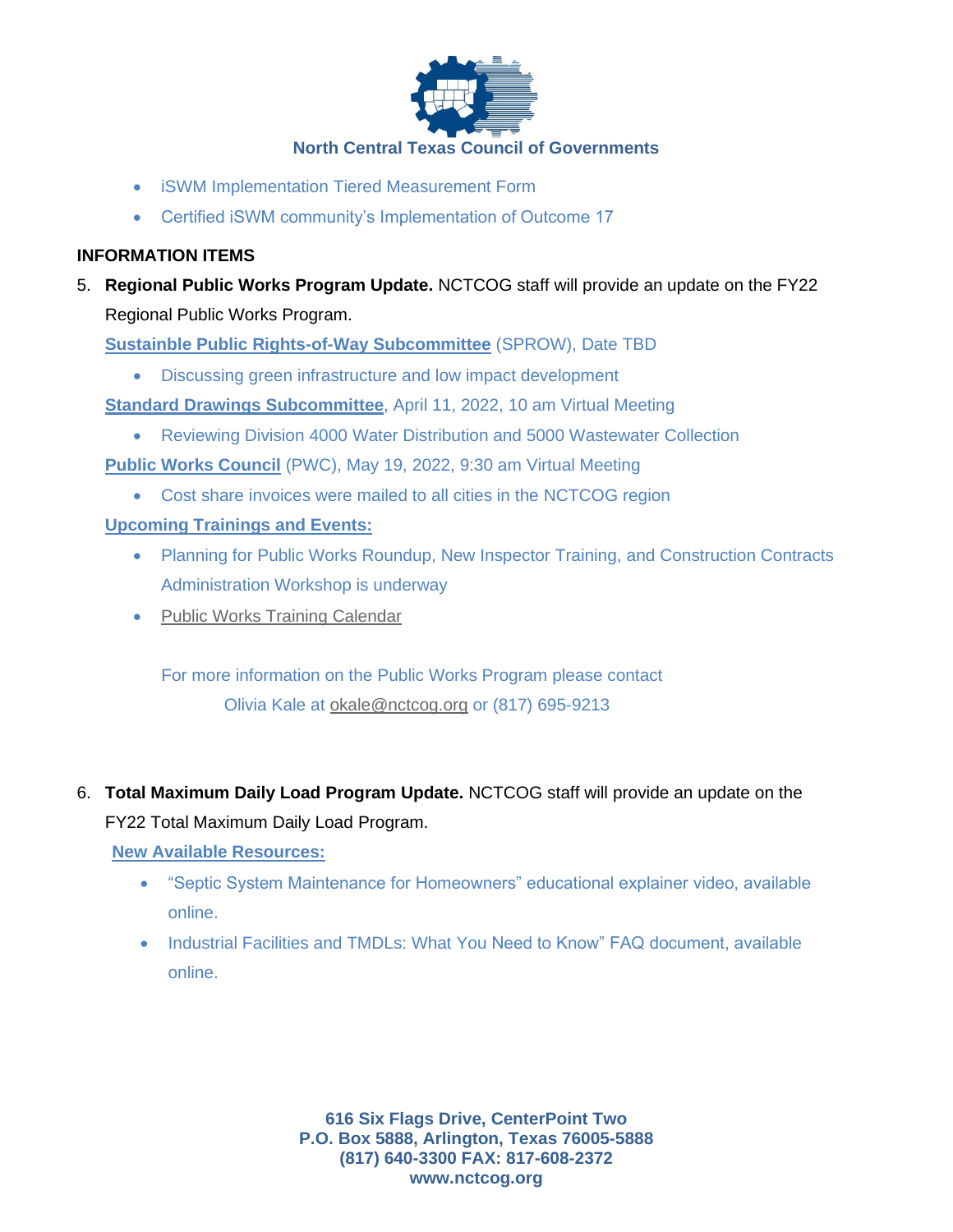

#### **North Central Texas Council of Governments**

#### **Upcoming Meetings and Events:**

- **Bacteria Source Tracking Webinar:** April 1, 2022 at 10:00 am via Microsoft Teams
- **Avian Management Webinar:** May 10, 2022 at 10:00 am, more details to follow
- **TMDL Coordination Committee:** June 15, 2022 at 9:30 am via Microsoft Teams
- **Upper Trinity River Basin Coordinating Committee:** August 16, 2022 at 9:30 am location TBD

For more information on the TMDL program please contact Hannah Allen at [hallen@nctcog.org](mailto:hallen@nctcog.org) or (817) 695-9215

## **OTHER BUSINESS AND ROUNDTABLE DISCUSSION**

#### 7. **Upcoming Events and Conferences.**

**Designing Pedestrial Facilities for Accessiblitiy (DPFA) Course for Local Governments**

- May 9-10, 2022 Virtual
- Registration available online.

#### **Association of State Floodplain Managers (ASFPM) 2022 Conference**

- May 15-19, 2022 in Orlando, Florida
- Virtual Conference registration available online.

#### 8. **Future Agenda Items and Roundtable Discussion**.

There were no comments during the Roundtable Discussion.

9. **Schedule for the Next Meeting**. The next meeting is scheduled for July 13, 2022.

#### **Adjournment**

If you have any questions regarding the meeting or agenda items, please contact Casey Cannon by phone at (817) 608-2323 or by email at [ccannon@nctcog.org.](mailto:ccannon@nctcog.org) If you plan to attend this public meeting and have a disability that requires special arrangements at the meeting, please contact Casey Cannon by phone at (817) 608-2323 or by email a[t ccannon@nctcog.org](mailto:ccannon@nctcog.org) 72 hours in advance of the meeting. Reasonable accommodations will be made to assist your needs.

> **616 Six Flags Drive, CenterPoint Two P.O. Box 5888, Arlington, Texas 76005-5888 (817) 640-3300 FAX: 817-608-2372 www.nctcog.org**